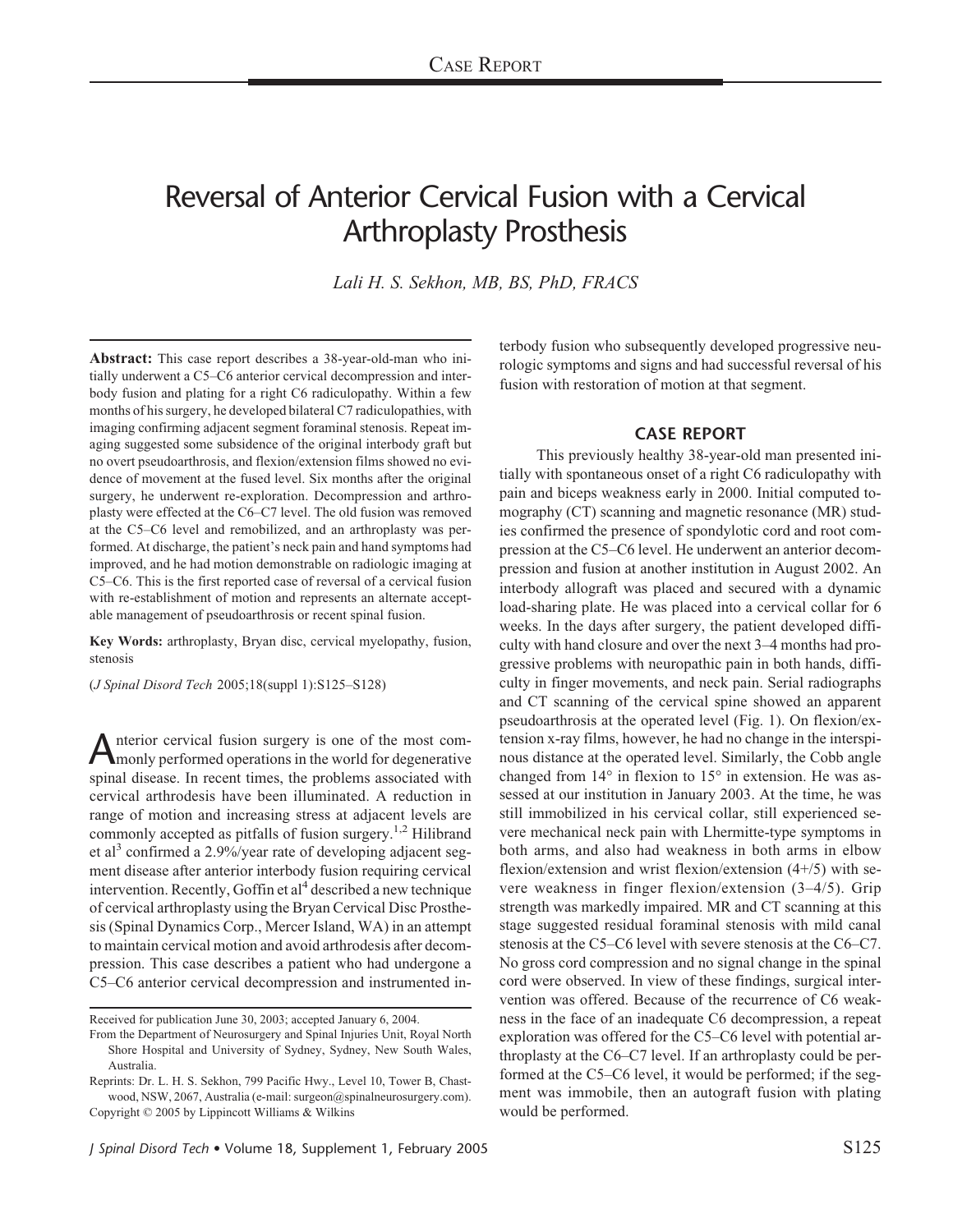

*Sekhon J Spinal Disord Tech* • Volume 18, Supplement 1, February 2005



**FIGURE 2.** Preoperative sagittal reconstructed CT scan of the facet joints in the midcervical region, prior to the second surgery, confirming that the facet joints had not fused.

**FIGURE 1.** Initial lateral C-spine radiograph, showing an instrumented fusion at the C5–C6 level, 6 months after initial surgery. There is a suggestion of pseudoarthrosis at that segment, but, in fact, the fusion was solid at the time of surgery. There was no movement on flexion or extension.

The patient was brought to the operating room, and general anesthesia was administered along with intravenous antibiotic. The left side of the neck was prepped and draped in the standard fashion, and a liner horizontal incision was effected at the C6 vertebral body level. A left-sided extensile exposure was then performed to expose the previous fusion and the C6– C7 level. The previous plate and screws were removed. A decompression was first performed at the C6–C7 level with removal of the posterior longitudinal ligament and a wide bilateral foraminotomy. To effect the foraminotomy, large portions of the adjacent C6 and C7 endplates were removed. With use of the Bryan Disc Cervical Disc Replacement System (Spinal Dynamics Corp., Mercer Island, WA), a 14-mm prosthesis was then placed in a fashion previously described.<sup>4,5</sup> A smaller  $C6-$ C7 prosthesis was placed for two reasons. First, radiographic visualization of this level was difficult at surgery, and oversizing was to be avoided. Second, it was essential to obtain wide foraminal decompression without compromising the bed for the prosthesis, and hence a smaller overall endplate for the prosthetic bed remained. Attention then turned to the C5–C6 level. A solid fusion was present at this level despite the appearance on the preoperative CT and x-ray films. With a highspeed drill, a decompression through the grafted region was effected using fluoroscopic guidance. The posterior longitudinal ligament was found to be intact, and this was excised. Residual osteophyte was noted, causing lateral recess and foraminal stenosis. After a thorough decompression, the segment was mobilized by removing all bone to the uncovertebral joints and then through the placement of an interbody cam distractor that demonstrated movement at this level with no intraoperative evidence of a solid posterior element fusion (Fig. 2). A 15-mm Bryan Disc Prosthesis was placed at this level (Fig. 3). There were no complications with the surgery.

At the completion of the case, the patient awoke with excellent neurologic function and restoration of normal motion in his arms. He was relatively pain-free and discharged 48 hours later without a cervical collar. Postoperative imaging confirmed evidence of motion at the C5–C6 level (Fig. 4). The interspinous distance now increased by 4 mm between flexion and extension at the C5–C6 level. Angulation of the titanium shells between flexion and extension also confirmed movement at the operated level. The Cobb angle now changed from  $7^\circ$  in flexion to  $3^\circ$  degrees in extension, further confirming motion. Eight months postoperatively, the patient was doing well, although the C6–C7 arthroplasty was subsequently converted to a fusion because of persisting arm symptoms thought to be related to excessive movement at this level.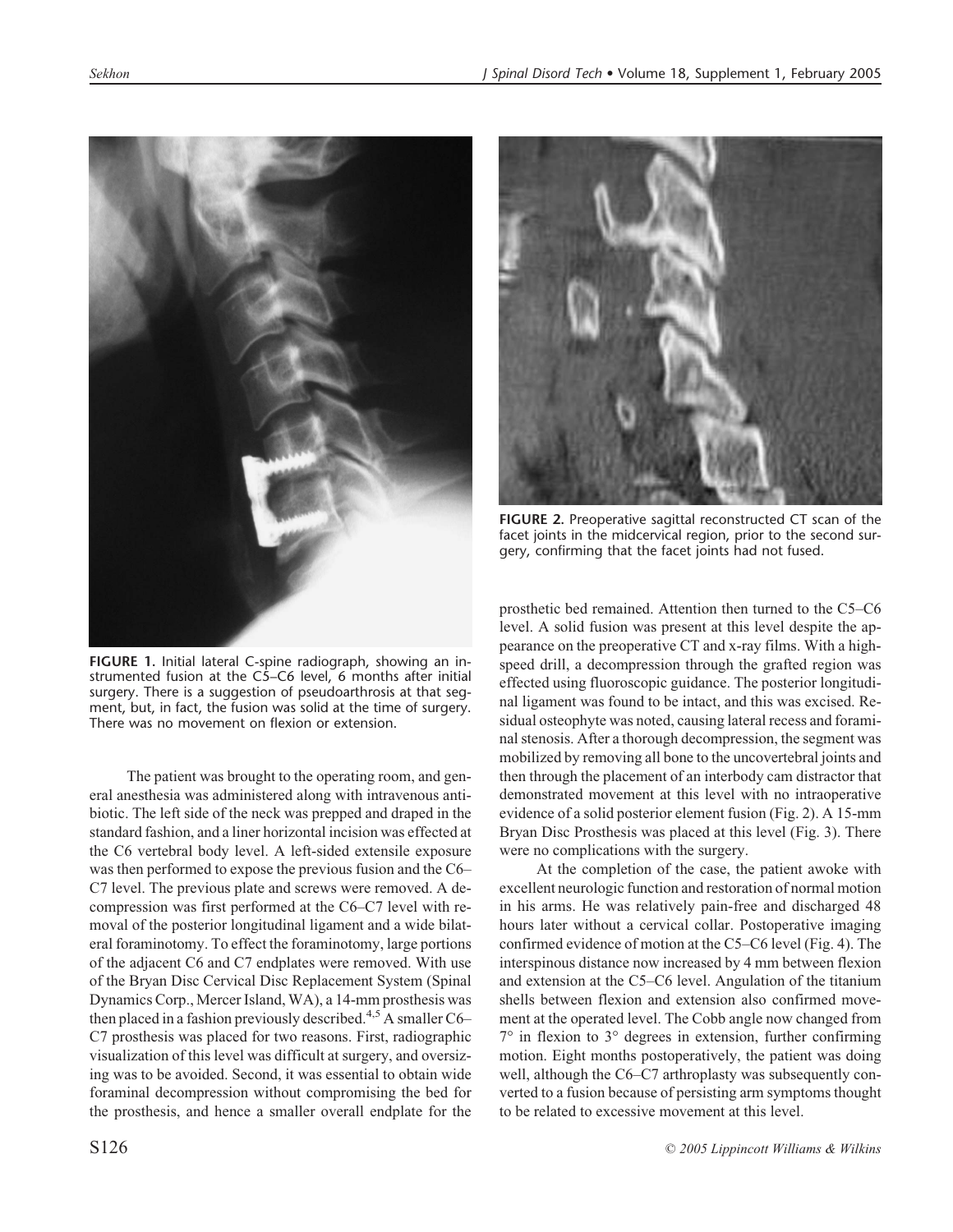

**FIGURE 3.** Immediate postoperative lateral radiography, demonstrating the removal of the C5–C6 fusion and placement of arthroplasties after decompression at both the C5–C6 and the C6–C7 levels.

## **DISCUSSION**

Pseudoarthrosis after anterior cervical interbody fusion can occur with the use of allograft rather than autograft, in smokers, in the absence of rigid immobilization in a cervical collar, or with anterior cervical plating. An incidence of between  $0\%$  and 50% has been cited in the literature.<sup>6–8</sup> Traditionally, pseudoarthrosis has not been managed by any attempt at remobilization, and typically the fibrous union is accepted or a revision of the fusion is attempted via either anterior or posterior approaches. $8,9$  All these surgical endeavors lead to increased rigidity, loss of motion, and possibly increased adjacent segment disease in the future.

Motion in the cervical spine occurs at both the interbody region and the facet joints. Fusion techniques typically aim to stop motion at either one or both of these regions. Loss of motion either anteriorly or posteriorly can lead to subsequent ankylosis at the other motion center. If motion can be reestablished at one motion center and the other center has not ankylosed, functional cervical motion may occur. The assessment of motion used in this study is similar to that used by Goffin et al<sup>4</sup> in their original arthroplasty study, with  $>2^\circ$  at the intervertebral disc space in flexion and extension, suggesting motion is present. Cannada et al<sup>10</sup> have also recently described an alternative method to diagnose pseudoarthrosis after spinal fusion. They suggest that if the interspinous distance increases by >2 mm from flexion to extension, motion is present. Calculation of the Cobb angles and interspinous distances between flexion and extension before and after surgery demonstrated that motion was restored in this case at the instrumented level. In this case, the interspinous distance increased by 3 mm after arthroplasty compared with 0 mm before and similarly increased by 4° after arthroplasty, whereas before surgery, there was only a 1° difference between flexion and extension.

The advent of artificial cervical disc prostheses now provides surgeons with an acceptable alternative to address pathologies that previously led to a restriction of motion and exposed patients to risks associated with bone graft harvest $ing<sup>11–13</sup>$  or potential disease transmission from allograft.<sup>14</sup> It is important for the surgeon to demonstrate motion at the time of surgery once the discectomy has been performed, and preexisting facet joint disease may lead to a less favorable outcome. Meticulous attention to detail is needed for a good outcome with this technique. In the case of the C6–C7 disc space, undersizing may have led to hypermobility, with resultant clinical failure and the need to later fuse that level. Initial results with myelopathy are encouraging, $5$  but again, the longterm implications of arthroplasty in terms of particle debris and other complications and protection from adjacent segment disease are still to be realized. This is, however, the first demonstration of remobilization of a fused intervertebral disc space with an increase in motion achieved at the instrumented level.

## **CONCLUSION**

This case demonstrates the exciting application of the new technique of cervical arthroplasty to restore motion at a level that was previously grafted, instrumented, and fused. It is imperative that preoperatively a lack of fusion of the facet joints be demonstrated on reconstructed CT scanning. Intraoperative demonstration of mobility is essential as the final arbiter in deciding if motion can be re-established. The use of arthroplasty in longstanding fusions is probably not advisable, but in select cases or in the management of pseudoarthrosis,